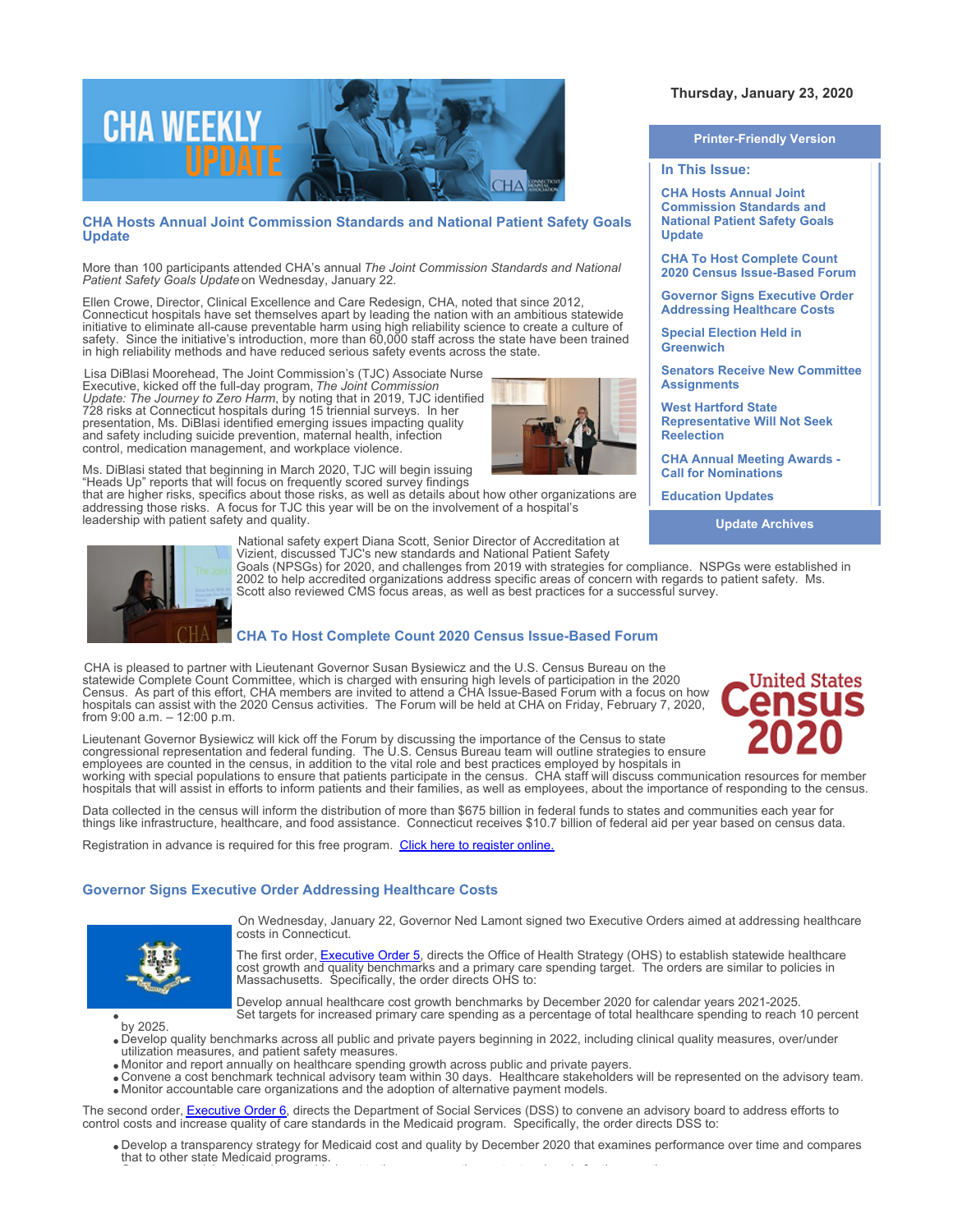- Convene an advisory board to provide input to the agency on the content and goals for the reporting.
- Establish strategic interventions for Medicaid members that improve outcomes and reduce health disparities.
- Continue to monitor adoption of Medicaid cost, quality, and transparency reporting.

The advisory board created via Executive Order 6 will include the executive director of OHS; the commissioners of the Department of Public Health, Department of Mental Health and Addiction Services, Department of Children and Families, and Department of Developmental Services; the secretary of the Office of Policy and Management; one or more members served by Connecticut HUSKY Health; representatives of Medicaid-enrolled providers; and experts in quality measurement and reporting.

#### **Special Election Held in Greenwich**

On Tuesday, January 21, voters in the 151st House District went to the polls to vote in a Special Election to fill a seat vacated by former State Rep. Fred Camillio (R-Greenwich), who resigned after being elected as Greenwich's First Selectman in the November municipal elections.

In the 151st House District race, Harry Arora (R-Greenwich) beat Cheryl Moss Mark (D-Greenwich) by an unofficial tally of 2,345 to 1,965. Rep.-Elect Arora is an investment management business executive and previously ran for congress against U.S. Representative Jim Himes (D-4). The 151st House District includes portions of Greenwich.

Results are considered unofficial until certified by Secretary of the State Denise Merrill, at which time the newly elected Representatives will be sworn into office.

With this Special Election complete, House Democrats will hold a 91-60 majority in the House.

### **Senators Receive New Committee Assignments**

On Friday, January 17, Connecticut Senate President Pro Tempore Martin M. Looney (D-New Haven) announced revisions to the Senate Democrats' legislative committee assignments for the 2020 Legislative Session. Of note:

- Senator Derek Slap (D-West Hartford) will now serve as Senate Chairman of the Aging Committee, and Senator James Maroney (D-Milford) will serve as Vice Chairman.
- Senator Marilyn Moore (D-Bridgeport) will serve as the Chairperson of the Committee on Children, and Senator Saud Anwar (D-South Windsor) will now serve as Vice Chairperson.
- Senator Maroney will now serve as Senate Chairperson of the General Law Committee.
- Senator Slap will serve as Vice Chairperson of the Human Services Committee.
- Senator Norm Needleman (D-Essex) will serve as Vice Chairperson of the Planning and Development Committee.

You can find additional information, including the full [list by senator](http://senatedems.ct.gov/images/SD-20-Asignments-by-Senator.pdf) and the [list by committee](http://senatedems.ct.gov/images/SD-20-Assignments-by-Committee.pdf), via the links provided.

#### **West Hartford State Representative Will Not Seek Reelection**

On Wednesday, January 15, State Representative Joe Verrengia (D-West Hartford) announced he would not seek reelection in the 2020 elections. First elected in 2011, Rep. Verrengia is the House Chairman of the Public Safety and Security Committee and a member of the Executive and Legislative Nominations Committee.

The 151st House District includes the Elmwood section of West Hartford.

### **CHA Annual Meeting Awards - Call for Nominations**



CHA is pleased to announce the call for nominations for the CHA Annual Meeting awards. The presentation of the awards is an important component of the CHA Annual Meeting and a valuable opportunity to showcase Connecticut hospitals, health systems, and staff achievements. Award applications/nominations are linked below.

The 2020 *John D. Thompson Award for Excellence in the Delivery of Healthcare Through the Use of Data* recognizes outstanding achievement in patient care quality initiatives. It is sponsored by CHA's education and research affiliate, the Connecticut Healthcare Research and Education Foundation (CHREF). All CHA members are encouraged to apply. Note: There is a two-year period of ineligibility for previous John D. Thompson Award winners. Click [here](http://documents.cthosp.org/9/2020%20John%20D.%20Thompson%20Award%20Brochure.docx) for an application.

The 2020 *Connecticut's Hospital Community Service Award* is an excellent opportunity for recognition of outstanding achievements in community service. The award is sponsored jointly by CHA and the Connecticut Department of Public Health (DPH). Note: There is a two-year period of ineligibility for previous Community Service Award winners. Click [here](http://documents.cthosp.org/9/2020%20Community%20Svc%20Brochure.docx) for an application.

CHA's *Healthcare Heroes Awards* celebrate the invaluable contributions of healthcare workers, both to their field and to the community at large. CHA is seeking nominations from both direct patient care and nonclinical areas of CHA member facilities. Ten healthcare heroes, selected by a panel of judges, will be awarded a \$100 cash prize. Clickhere for an application.

All entries must be received by Friday, March 20, 2020. Winners will be honored at the CHA Annual Meeting on Thursday, June 18, 2020.

## **Education Updates**

**Lean Principles: Process Flow and Value Stream Mapping in Healthcare** Monday, February 3, 2020 Monday, February 10, 2020 9:00 a.m. - 2:00 p.m. [View Brochure](https://cthosp.org/eventcalendar/uploads/Lean%20Principles%20brochure-Feb2020.pdf) | [Event Registration](https://cthosp.org/eventcalendar/index.cfm?action=register&date=43864&id=840)

As the demands of health reform drive change in all areas of healthcare delivery, hospital leaders are focused on transforming their organizations through strategies that simultaneously increase revenue and sharply reduce costs. Lean principles offer leaders a management system and methodology that improves team engagement, eliminates road blocks, and allows hospitals to improve the quality of care